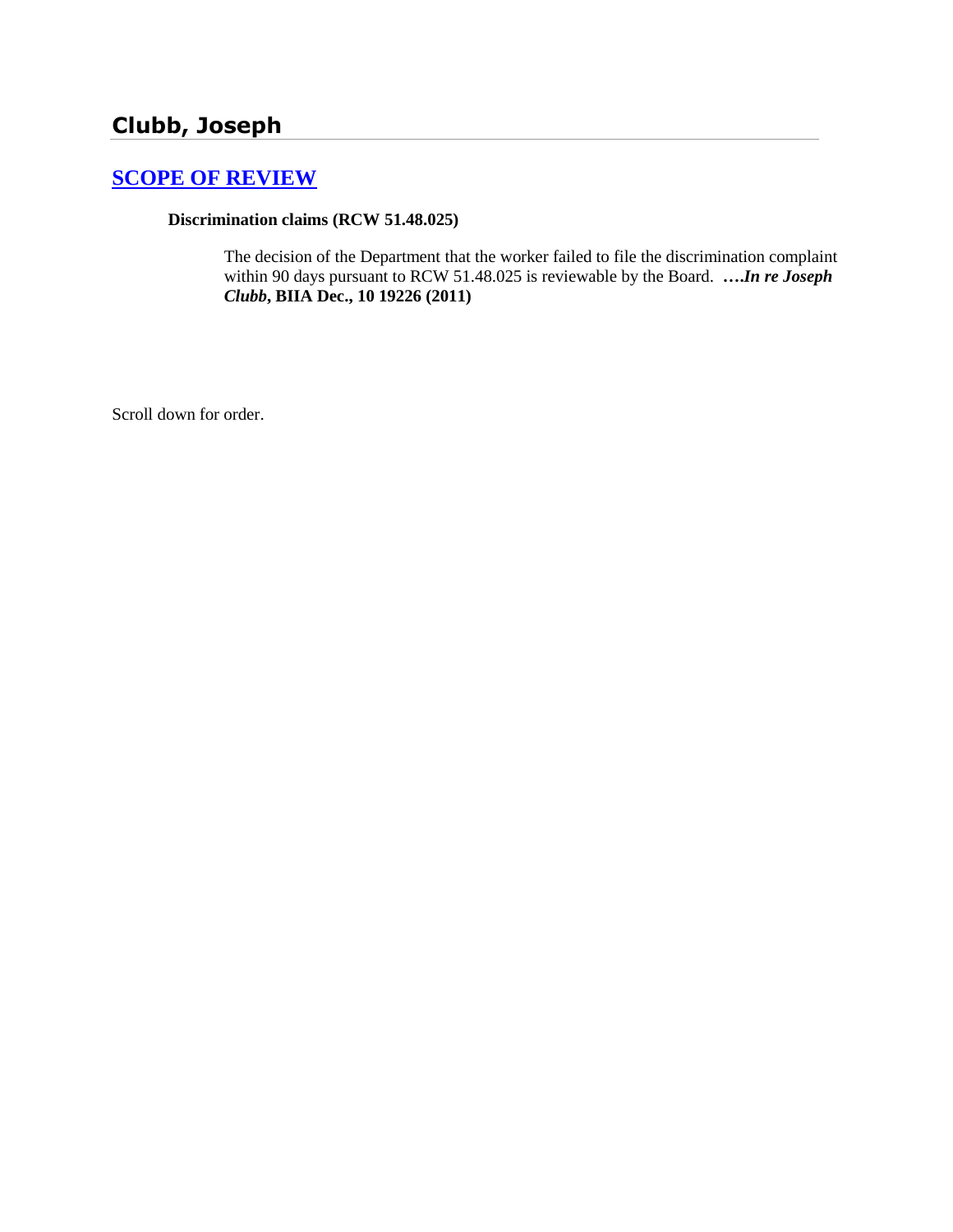## **BEFORE THE BOARD OF INDUSTRIAL INSURANCE APPEALS STATE OF WASHINGTON**

**)**

**) ) )**

**IN RE: JOSEPH B. CLUBB ) DOCKET NO. 10 19226**

**CLAIM NO. Y-284633**

1

2

3

4

5 6

7

8

9

10

11

**ORDER GRANTING CLAIMANT'S MOTION TO VACATE ORDER DENYING APPEAL AND ISSUING ORDER GRANTING APPEAL**

Joseph Clubb, pro se, filed an appeal on September 27, 2010, from a letter decision of the Department dated December 29, 2005. The letter decision was in response to Mr. Clubb's discrimination complaint filed with the Department, pursuant to RCW 51.48.025. In the letter, the Department declined to take action on the discrimination complaint because it was not received within 90 days of the alleged discriminatory act as required by RCW 51.48.025. On October 19, 2010, the Board issued an order denying the appeal, stating that the Board lacked jurisdiction to review Department determinations regarding investigations into alleged discrimination or determinations arising from such investigation. On November 1, 2010, the Board received a "Petition for Review" from Mr. Clubb addressing the October 19, 2010 Order Denying Appeal. We have treated this as a motion to reconsider.

12 13 14 15 Mr. Clubb argues that he was never informed about the 90-day time limit; that the letter decision of the Department, dated December 29, 2005, did not provide appeal rights; and that the Board should have jurisdiction to address these issues, as well as the underlying issue of "may the Board recommend that the Department investigate the alleged and provide a determination and findings."

16 17 18 19 20 We have taken the position in the past that appeals regarding discrimination determinations by the Department, under RCW 51.48.025 will be denied. This has been the Board's policy since at least 1992. *See In re Jeanie Zoolkoski,* Dckt. No. 92 5441 (November 24, 1992); *In re Michael H. Schafer,* Dckt. No. 03 21567 (November 24, 2003); *In re Manuela Hernandez,* Dckt. No. 08 17076 (September 2, 2008). These prior Board orders denying appeals from determinations by the Department regarding RCW 51.48.025, which prohibits retaliation by the employer against a worker for filing a claim, state that the statute is only enforceable by the superior court through an action by the Department or the worker. We find no reason to alter our previous decisions.

21 22 23 24 Mr. Clubb however, raises an issue not present in the earlier appeals in which we have addressed RCW 51.48.025. He seeks to challenge the Department letter determination that he was untimely in filing the discrimination complaint. He argues that if the Board determines that his complaint was timely, the Board should remand to the Department to conduct the investigation pursuant to RCW 51.48.025.

25 26 We are persuaded that RCW 51.48.025 provides a right to the worker to have a timely, effective investigation of the discrimination complaint upon the timely filing of the complaint with the Department. Without Board review of the threshold issue of timeliness of the filing of the complaint with the Department, the Department can, on its own, effectively eliminate this right and the worker has no recourse. The decision in this appeal that Mr. Clubb failed to file the discrimination complaint within 90 days is reviewable by this Board.

- 27 28 29
- 30
- 31
- 32